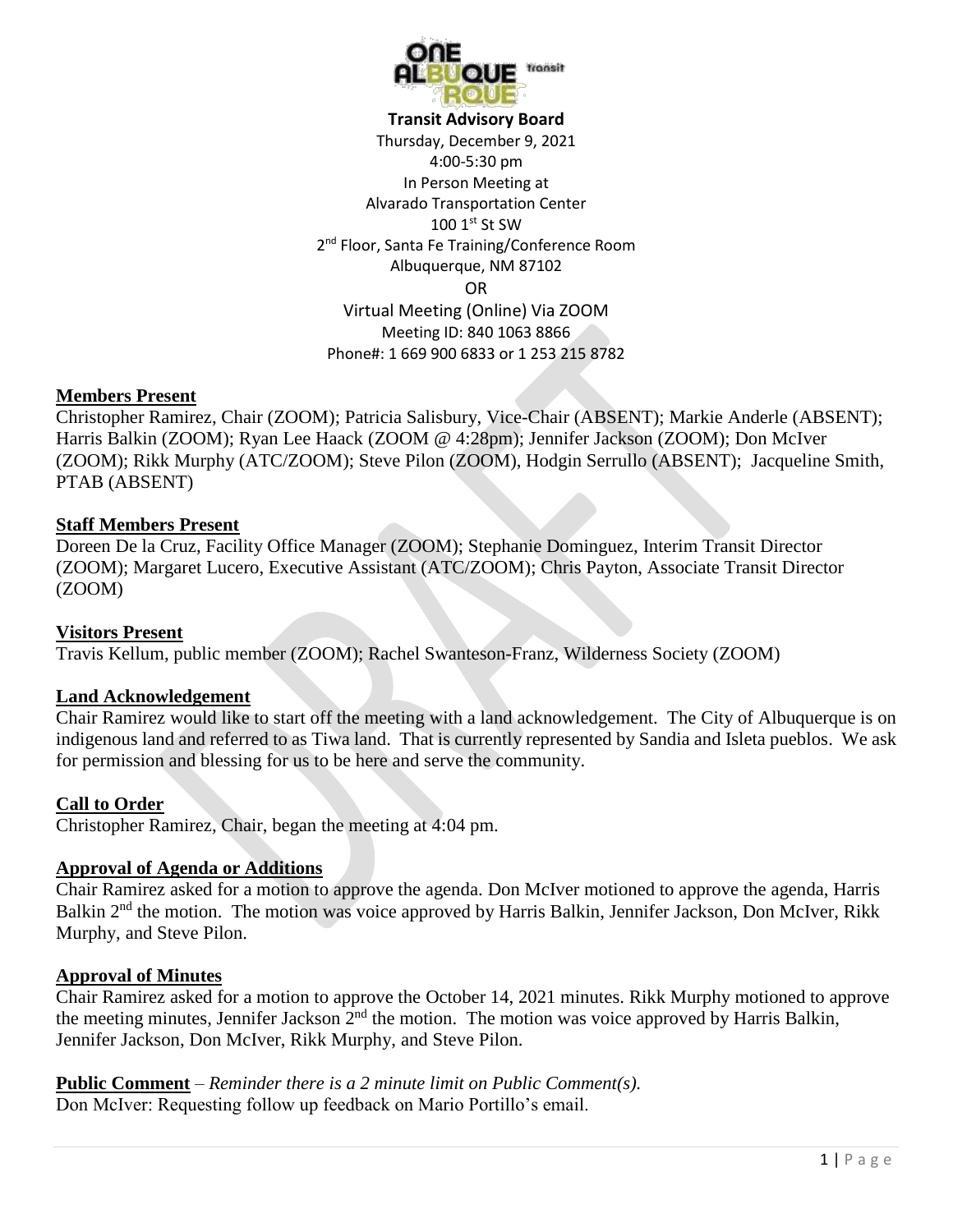Christopher Ramirez: I will address that in the Chair's report.

# **TAB Chairperson's Report – Christopher Ramirez, Chair**

Christopher Ramirez: Regarding Don's question, we did not send an official letter for that proposal for that Grant application. Congratulations to Stephanie in her role at Interim Director and thank you to Danny for his role as Director and wish him lots of greatness in his retirement. TAB made a commitment to support and appreciate the Transit team and want to provide burritos to the Transit staff on December 17. Volunteers and donations are welcome. We'd like to work with Transit on the graphics and do a formal recognition for Transit Equity Day, February 4. I want to invite you all to a meeting with Albuquerque Transit Equity Community Safety Working Group on Monday, December 13 at 3pm on ZOOM. I can share the ZOOM link. *Christopher responded to Jenny's question in the Chat: I will share the link on how to support.* 

Markie Anderle has moved from Albuquerque and I will reach out to her and ask her to contact Helen Maestas. We have two current openings on the Board.

# **Director's Report-Stephanie Dominguez- Interim Director**

Stephanie Dominguez: ART Ridership; 140.338 passengers for November, increase of 70.6%. Fixed Route Ridership; 418,177 passengers for November, increase of 41.6%. We have canopy installation at the Old Town, San Pedro, East and West Downtown ART stations. Zero Fares is starting January 1<sup>st</sup>, technically January 2 since services will not be running on January 1<sup>st</sup>. (shared photo of graphics *regarding Zero Fares that will be on the water bill inserts)* Ticket sales for Luminaria Tour will go on sale December 11.

Rikk Murphy: What changes were made to Luminaria Tour?

Stephanie: Reduced number of ticket sales from 3,600 tickets to 2,500 to allow social distancing in the buses and in the building.

Steve Pilon: RFP update?

Stephanie Dominguez: RFP issued, waiting or City Council to approve selection. We will make sure you all are informed when it's going to City Council for vote.

Christopher Ramirez: What is the typical process and timeline for the budget?

Stephanie Dominguez: We start preparing in January and start identifying requests that are typically out of our budget.

Christopher Ramirez: It would be great to have Chris Payton in the next meeting and have this as an agenda item so everyone knows the process. I'd like to support how the Board to help advocate different streams of revenue across the state for the department.

Harris Balkin: Who do we need to contact regarding a pin curb on Central and Arno?

Stephanie Dominguez: We can work with Planning and DMD departments about that pin curb.

Rikk Murphy: I see cars crossing over the ART lane in those areas as well.